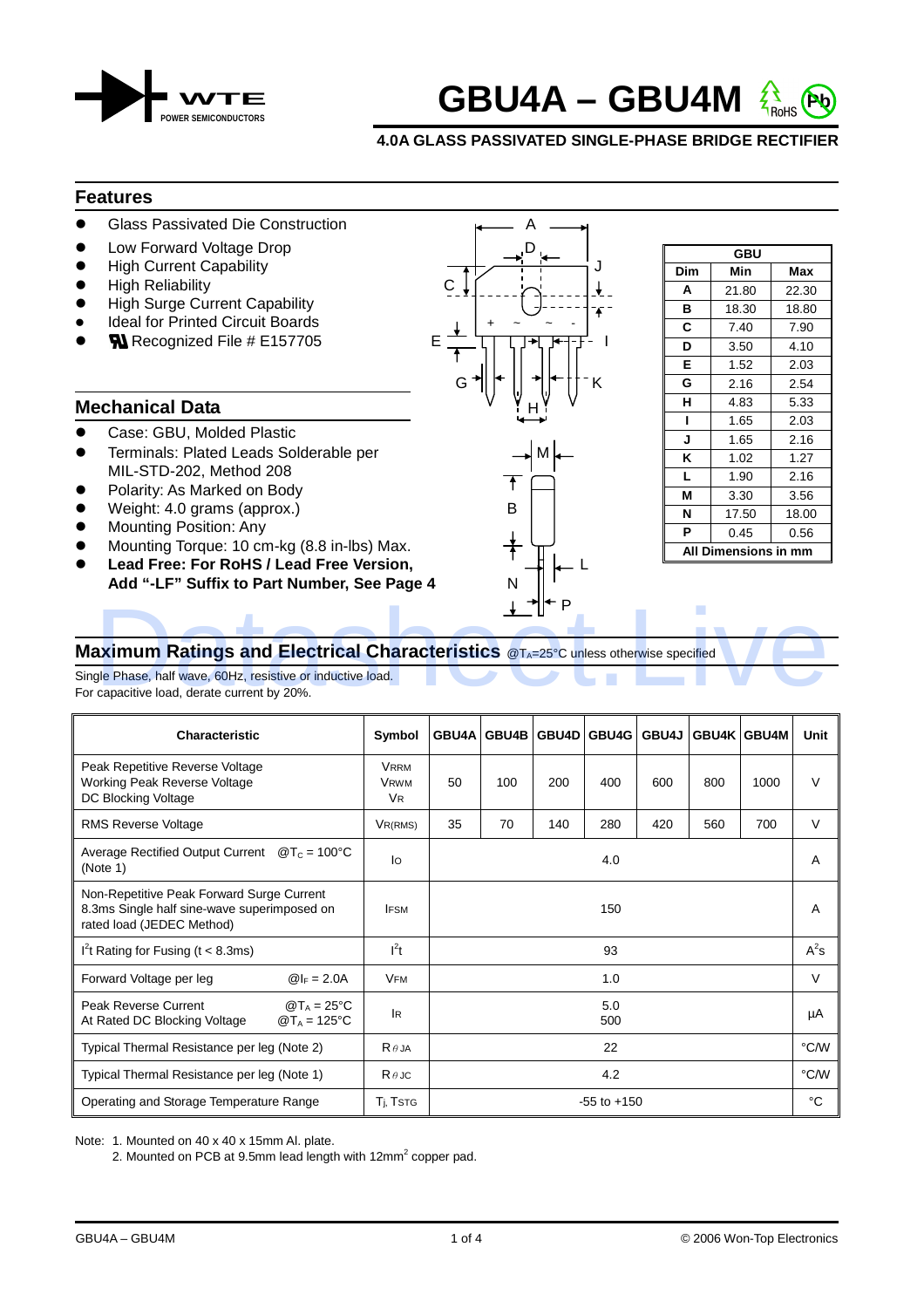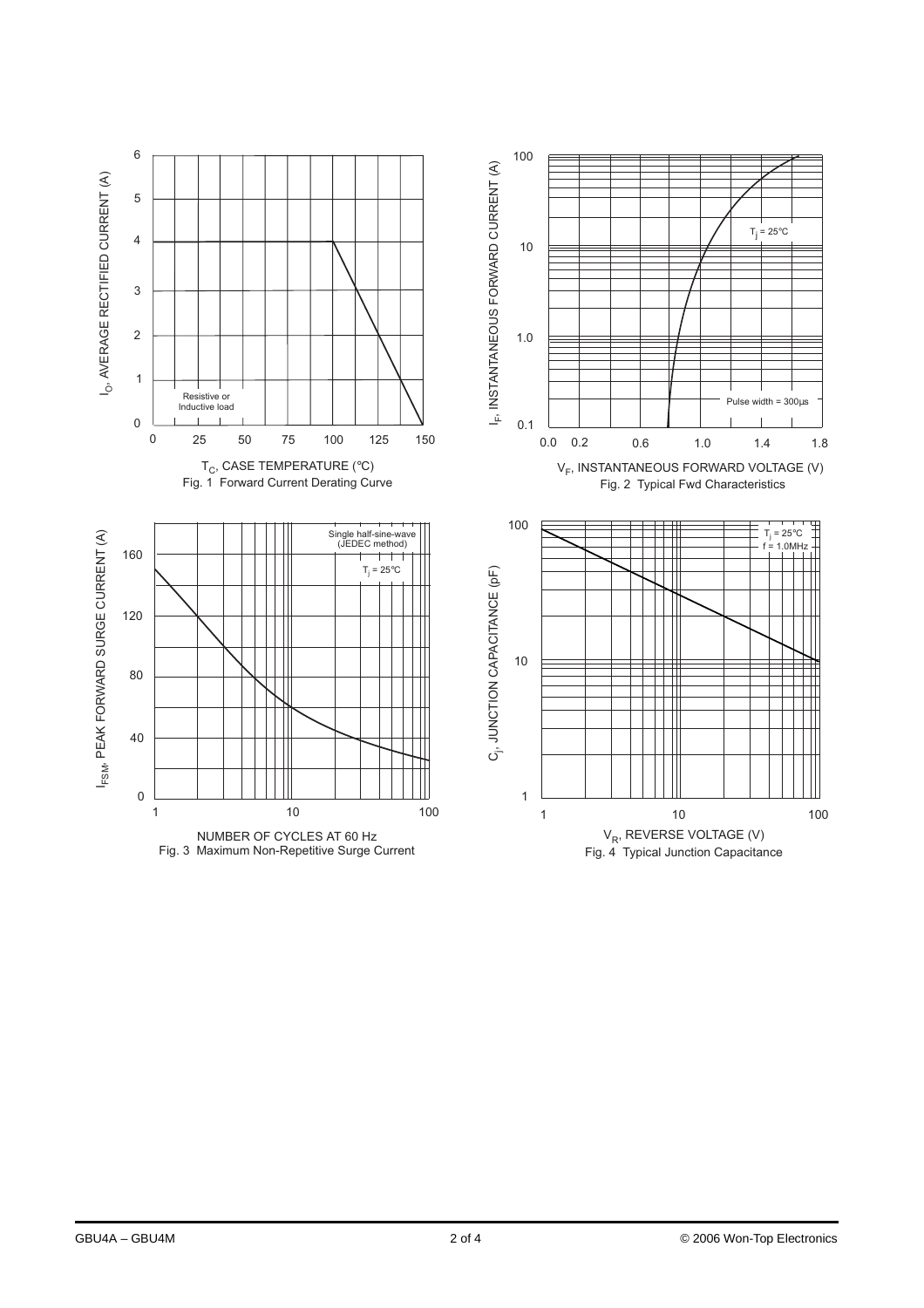# **MARKING INFORMATION**



#### **PACKAGING INFORMATION**

## **BULK**

| Tube Size                  | Quantity | Inner Box Size             | Quantitv | <b>Carton Size</b>         | Quantitv | Approx. Gross Weight |
|----------------------------|----------|----------------------------|----------|----------------------------|----------|----------------------|
| $L \times W \times H$ (mm) | (PCS)    | $L \times W \times H$ (mm) | (PCS)    | $L \times W \times H$ (mm) | (PCS)    | (KG)                 |
| 470 x 42 x 7               | 20       | 495 x 150 x 140            | .000     | 520 x 320 x 170            | 2.000    | 14.0                 |

**Note:** 1. Anti-static tube, water clear color.